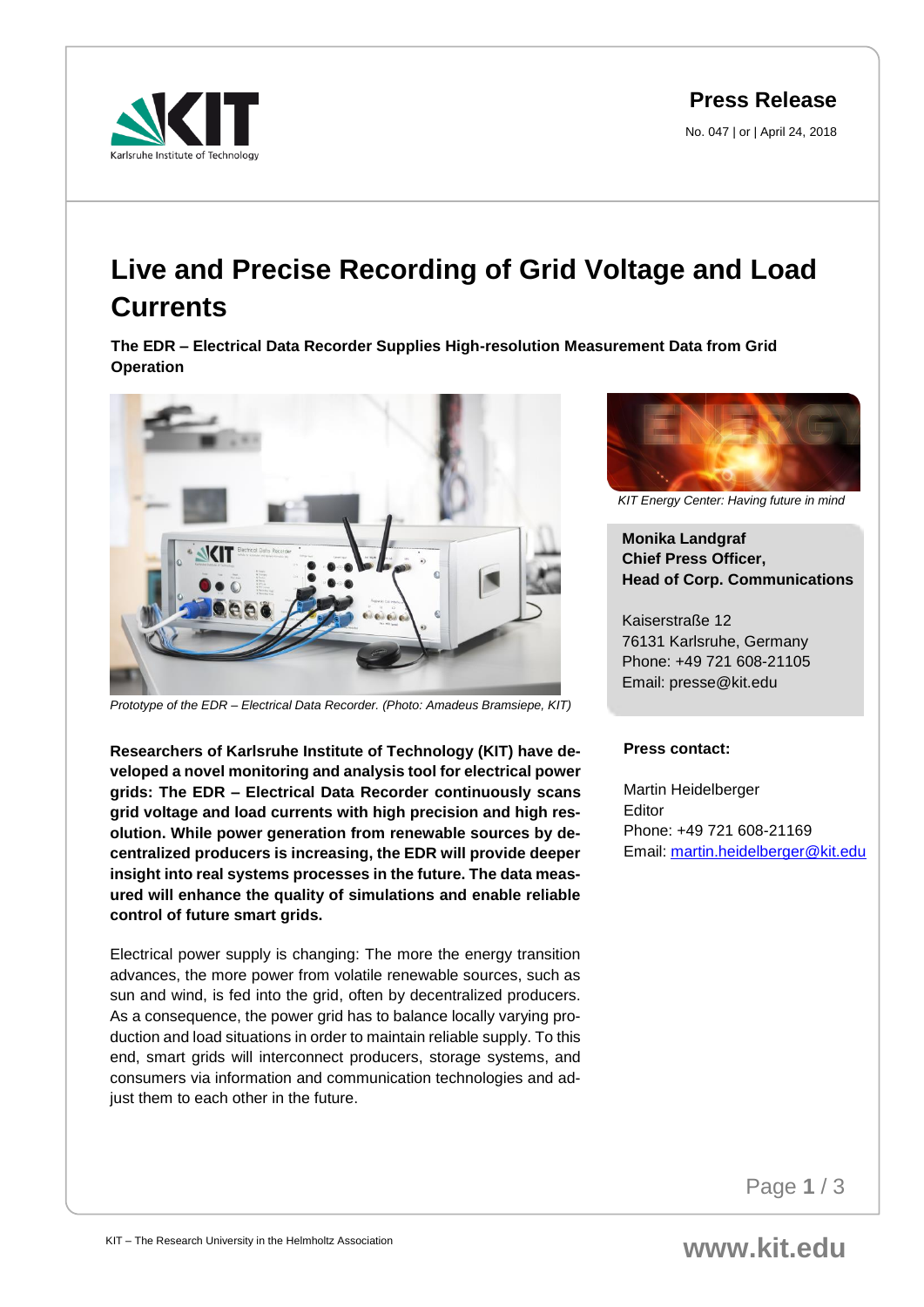**Press Release**

No. 047 | or | April 24, 2018



A special challenge consists in the increasing number of consumers that also act as producers feeding solar or wind-based power into the grid at decentralized locations. Their share in production is increasing, but they hardly stabilize the voltage or provide control energy. "Hence, we need operation management concepts that do not only optimally use the transport capacity of the power grid, but also ensure a high supply quality," says Dr. Heiko Maaß of the Institute for Automation and Applied Informatics (IAI) of KIT. "The basis are detailed simulations and high-resolution measurement data from ongoing grid operation."

Under his direction, researchers of IAI have developed the EDR – Electrical Data Recorder, a monitoring and analysis tool for electrical power grids. The device can be installed near the consumer or in industrial facilities and precisely records grid voltage and load currents. Thanks to a buffered power supply, recording even continues during power loss. The Electrical Data Recorder continuously scans three voltage channels (three phases) and four current channels (three phases plus neutral conductor) synchronously with a resolution of 16 bits and data acquisition rates of up to 25 KHz. By means of GPS synchronization, temporal allocation of measurement values from distributed measurement locations is ensured. If a high-performance data network connection is available, the complete high-resolution measurement data are stored continuously in a database for later processing. As an alternative, local intermediate storage of full resolution is possible for an offline recording period of up to eight weeks.

The EDR has a graphic user interface with touch support for interactive control of the recording process and display of the scanned data and derived characteristics. The measurement instruments can be used separately or in an interconnected scheme. In the latter case, all instruments are controlled and monitored via a central application. Interconnected operation, together with continuous recording, enables detailed propagation studies of disturbances and their history. "In future, the EDR is also planned to be used for data-driven modeling of grid segments and operating resources," project manager Heiko Maaß explains. "In this way, the quality of system models and control of smart grids will be improved considerably."

## **More about the KIT Energy Center: [http://www.energy.kit.edu](http://www.energy.kit.edu/)**

**Being "The Research University in the Helmholtz Association," KIT creates and imparts knowledge for the society and the environment. It is the objective to make significant contributions to the global challenges in the fields of energy, mobility and information.**